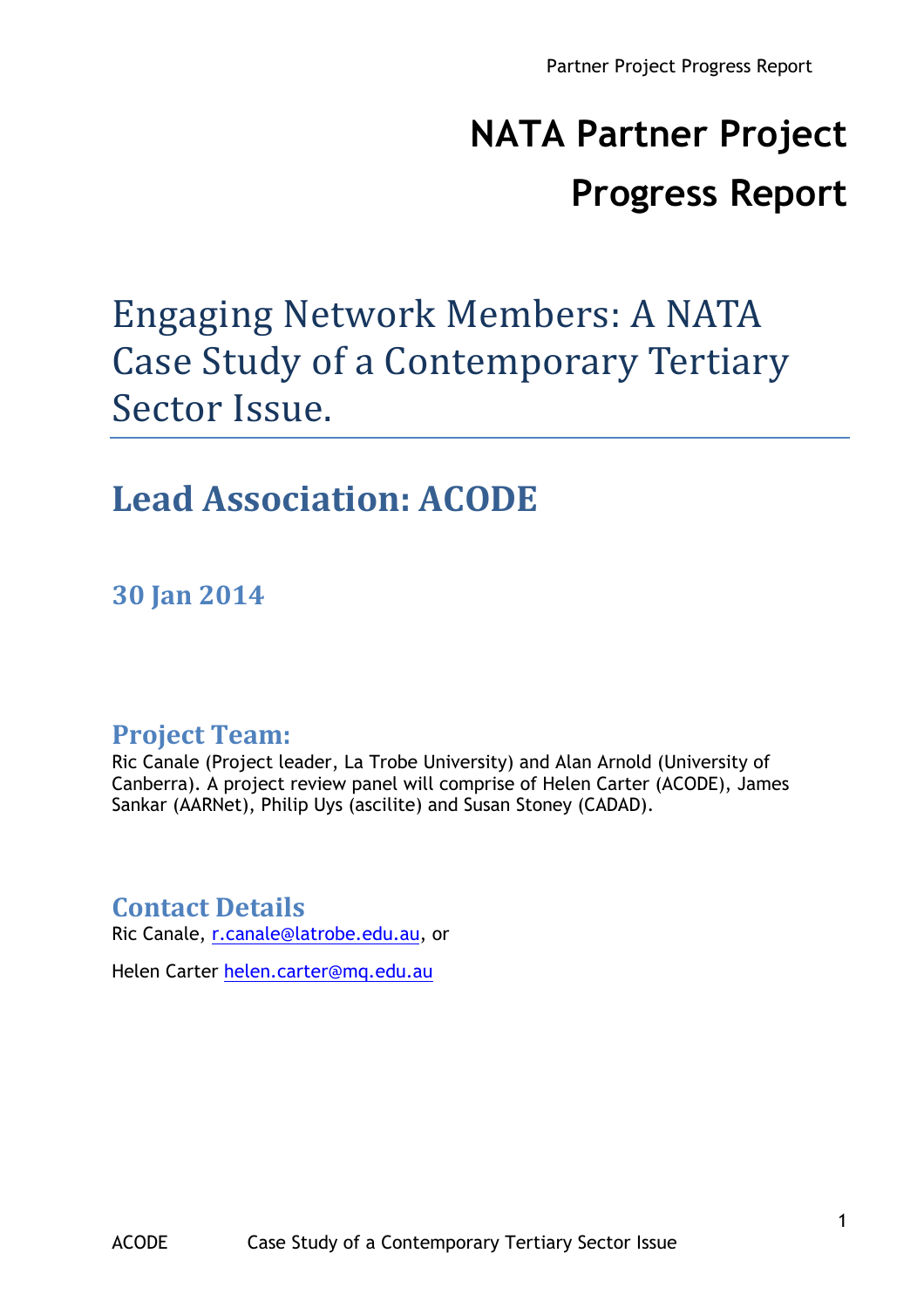## **Project overview (max 2 pages)**

#### **Project aims**

The overarching aim of this project is to develop recommendations and guidelines for higher education digital media management encompassing specific institutional strategic interests and sector-wide interests in tandem. The project will be judged a success if ACODE member institutions are able to leverage benefit from the work of the project.

The project is essentially collaborative in nature and operates within multiple overlapping circles or networks. Consequently, needs and interests are viewed from multiple perspectives. The project seeks to engage with:

- specific institutional interests,
- the common interests represented by higher education (national and regional dimensions),
- the perspectives of particular professional groupings exemplified by the CAUL, CAUDIT and ACODE organisations, and
- the vendor/ service provider perspective.

With support from NATA (Network of Australasian Tertiary Associations) the project is able to expand its aims and include documentation of the process for effective and efficient engagement of members and stakeholders. The project will therefore document the process.

#### **Project background**

It was recently identified by ACODE that there is a need to investigate and scope a sector-wide approach to media management. This partner project will use Media Management as a case study for how to go about the process of engaging members and subsequently developing a guide to a contemporary issue. Using this issue, the project will draw out the key elements for engaging network members, the factors required to jointly investigate and finally for collectively writing a briefing document for an issue of current concern in a timely fashion.

#### **Stated deliverables**

The intended project outcomes comprise:

- Guidelines for media management in higher education
- Description of the process to engage networks in a contemporary issue
- Document a process and framework for scoping an issue of general concern
- Develop a brief information document modelled on the *7 Things You Should Know About…* series.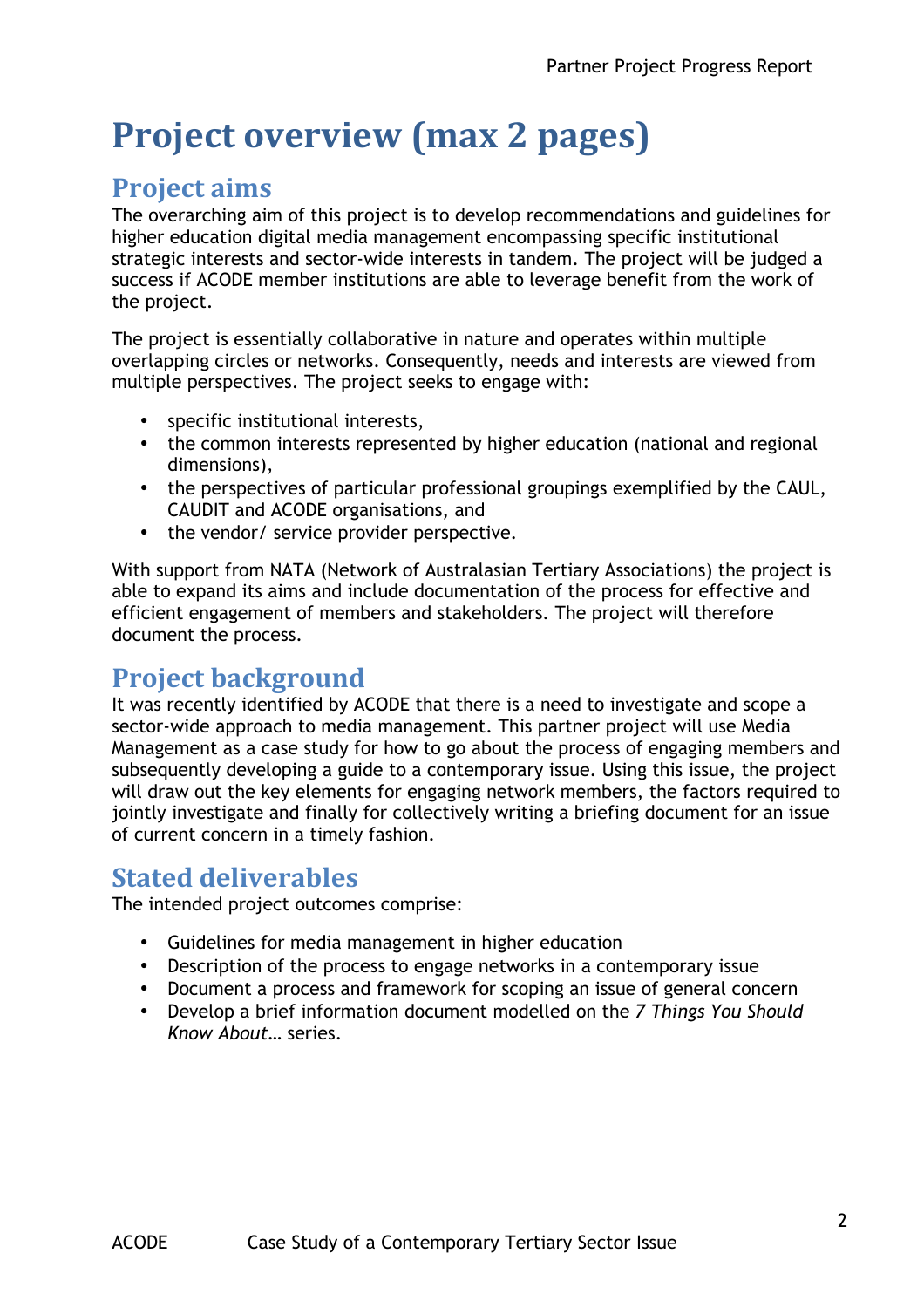## **Progress against specified deliverables (max 1 page)**

Overall progress in the project is indicated by (X).

|  | 0% |  | $\sim$<br>$\cdot$<br>$\overline{\phantom{a}}$ | →⊏0⁄<br>ס/ ו<br>. . |  |
|--|----|--|-----------------------------------------------|---------------------|--|
|--|----|--|-----------------------------------------------|---------------------|--|

The project is complex and while delivery of some final outputs is expected in February, other parts of the project will continue to develop throughout the year.

- Guidelines for media management in higher education. The Guidelines are in the form of a wiki and continue to be expanded and updated by ACODE members.
- Description of the process to engage networks in a contemporary issue. The writing of this document has not yet begun.
- Document a process and framework for scoping an issue of general concern. The writing of this document has not yet begun.
- Develop a brief information document modelled on the *7 Things You Should Know About…* series. This is near completion.

## Key project challenges (max  $\frac{1}{2}$  page)

The key challenges:

1. The voluntary nature of networking across associations means that higher priorities often take precedence and cause significant delays to individuals' contributions. The status and legitimacy of the NATA Project mitigated against this challenge to some extent but dependency on volunteers remains the most significant challenge to progress.

There has been a long delay in appointing a Research Assistant due to unexpected changes in availability of a suitable appointee. This has recently resolved and La Trobe University is now proceeding with engaging an experienced researcher for the project.

- 2. Networking across associations is of itself an activity requiring time and effort and entails additional complexity compared to networking within an association. A Media Management project conducted solely as an ACODE project, for example, is a simpler proposition than networking across multiple associations. Although the potential benefits are greater for a networking project running across multiple associations, the benefits are simultaneously less easily achieved.
- 3. Determining the best form of Web presence to serve both the NATA networking project and the Media Management project remains an open question. The current wiki environment (hosted by wikispaces) is likely to be sufficiently open but needs to be further developed with content and to attract a critical mass of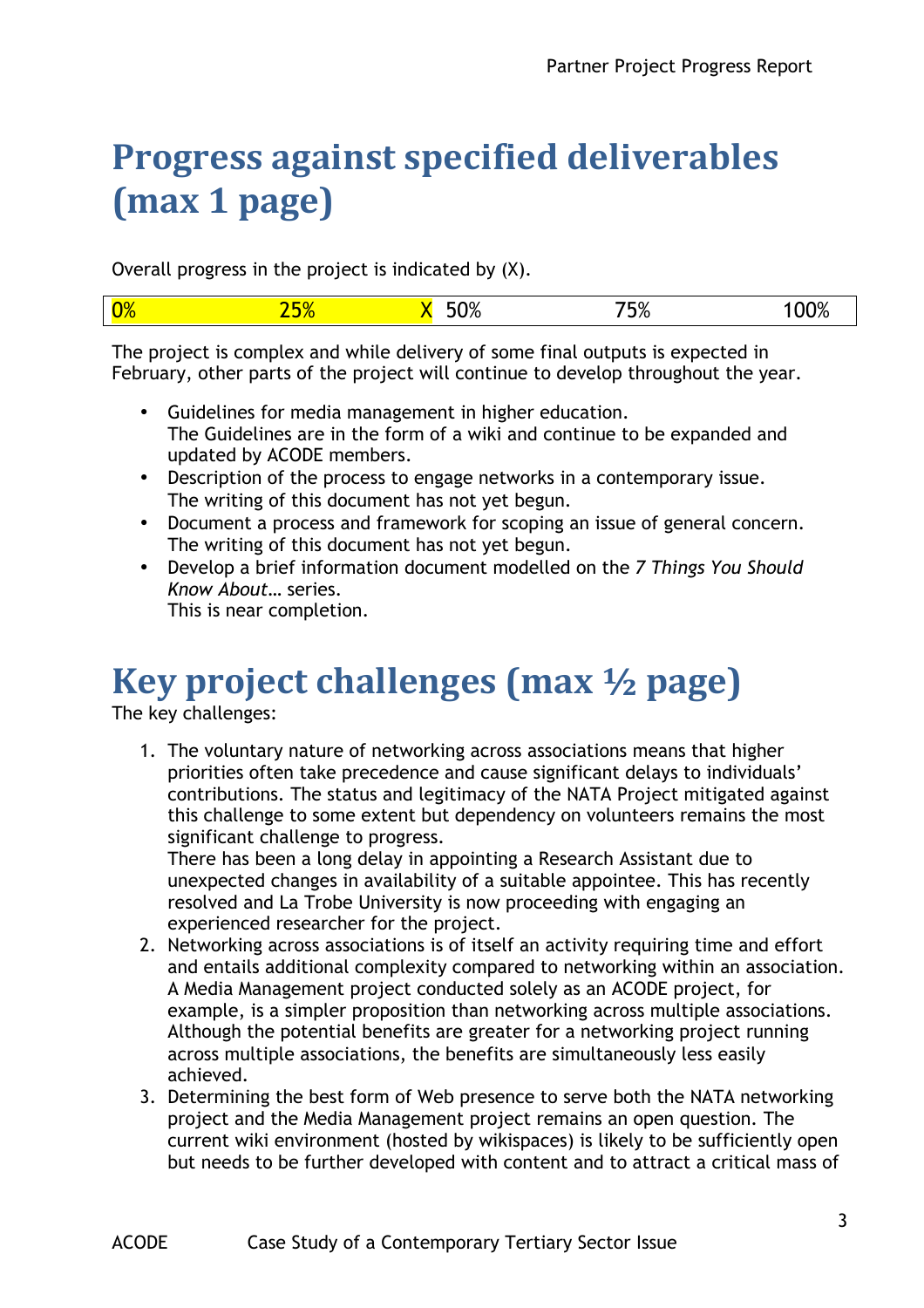contributors. The project wiki continues to be a longer-term development proposition.

### **Key project achievements (max**  $\frac{1}{2}$  **page)**

Key achievements of the project:

#### Raised awareness of the issue.

ACODE members have greater awareness of the issues surrounding media management and of the potential significance it has for their institutions. This is an important achievement because of the rapidly increasing use of video in higher education across a wide range of applications and functions.

As a direct result of this project, AARNet has developed an interest in the sector-wide needs for media management, with a view to develop services to meet those needs. Discussions with Chris Hancock CEO and Jamie Sunderland, Director of Products and Services, are continuing.

#### Sensitivity to a range of professional perspectives.

The project has a focus on teaching and learning and recognises that the same technology has significant implications in other areas of university life such as marketing, communications and alumni relations. By recognising the legitimate interests of others, the project has created opportunity for dialogue with other perspectives.

#### Sensitivity to a range of institutional perspectives.

The project has begun to bring together in one place, descriptions of different institutional responses to a common need for media management. Access to this information through ACODE will provide institutions with knowledge of a range of approaches and strategies being adopted by fellow institutions that will inform their own decision-making.

#### Continuing focal point for dialogue and information sharing.

The establishment of the project wiki enables continued development and convenient access to information that is helpful and contextualised. Participants in the wiki will maintain currency of the information held on it so that visitors will continue to have access to updated information as sophistication in media management in the sector develops.